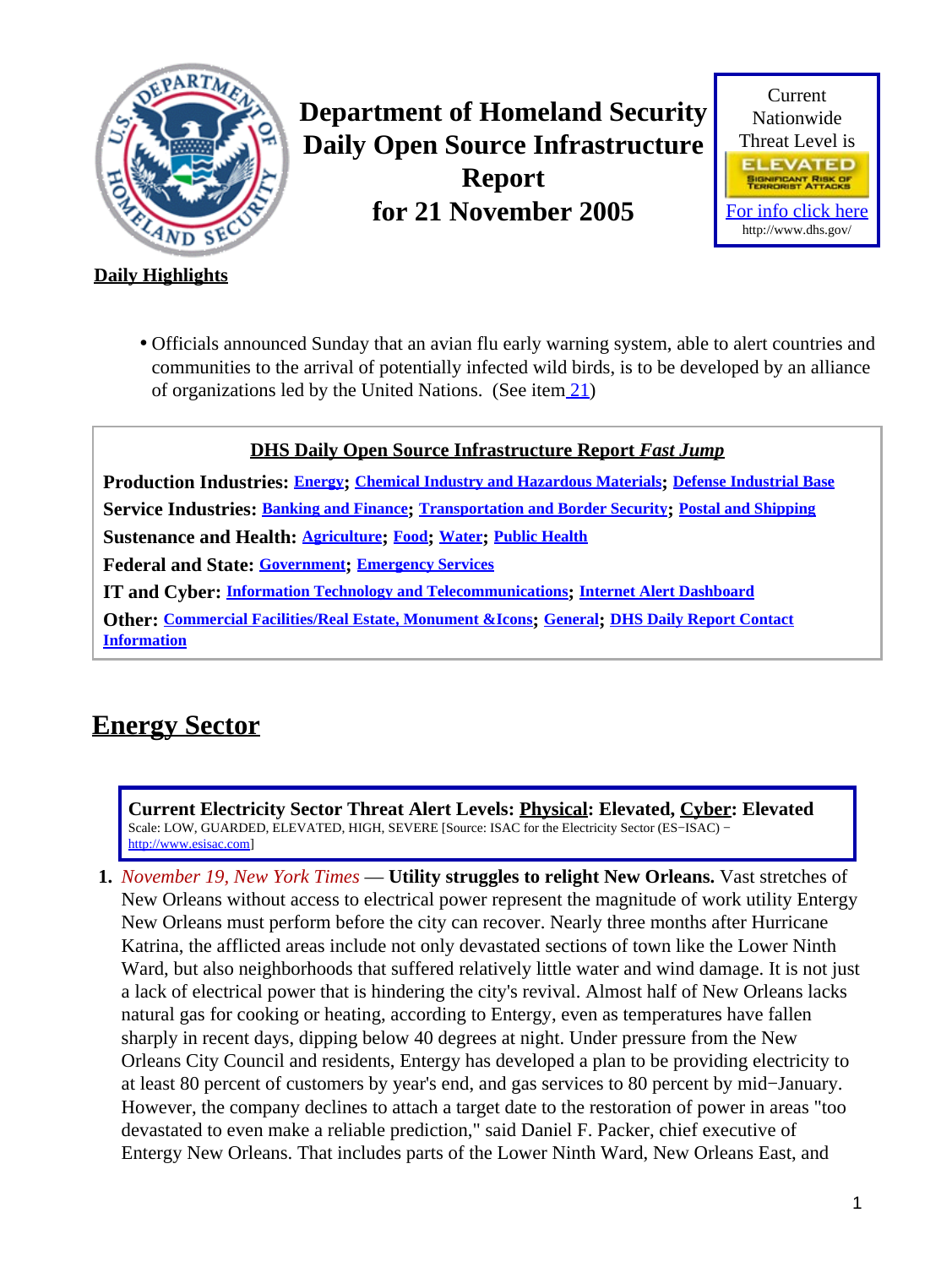Lakeview. Source[: http://www.nytimes.com/2005/11/19/national/nationalspecial/1 9power.html](http://www.nytimes.com/2005/11/19/national/nationalspecial/19power.html)

**2.** *November 18, Agence France−Presse* — **Qatar, U.S. launch huge gas project in strategic alliance.** Qatar and Washington have launched a joint project to build the world's largest liquefied natural gas (LNG) refinery mostly for export to the United States, in a \$14 billion strategic alliance between the two countries. Qatar Petroleum has a 70 percent stake in the project and ExxonMobil Ras Laffan III Limited, a subsidiary of the U.S. oil major ExxonMobil, the remaining 30 percent. Under the 25 year accord starting in 2008 −− signed Tuesday, November 15, during a visit by Secretary of Energy Samuel Bodman −− Washington will import 25−30 percent of its LNG needs from Qatar, said Qatari Energy Minister Abdullah bin Hamad al−Attiya. Qatar's giant North Field, which has proven reserves of more than 900 trillion cubic feet of natural gas, is the third largest in the world. Source[: http://news.yahoo.com/s/afp/20051118/wl\\_mideast\\_afp/qatarusg as\\_051118154534](http://news.yahoo.com/s/afp/20051118/wl_mideast_afp/qatarusgas_051118154534)

[[Return to top](#page-0-1)]

# <span id="page-1-0"></span>**Chemical Industry and Hazardous Materials Sector**

**3.** *November 18, WPXI (PA)* — **Gas leak in Pennsylvania prompts evacuations.** Equitable Gas spokesperson Dave Spigelmeyer said his crews smelled a strong odor of gas inside a building on Sixth Avenue in downtown Pittsburgh, PA, housing the Burlington Coat Factory and other businesses after Equitable Gas crews repaired a leaking gas line late Friday, November 18. The gas was shut off to the area. Crews were able to pinpoint the exact location of leak in the service line from street to the building's meter. No injuries were reported. People were allowed to return to the evacuated building at about 1:30 p.m. EST. However, several buses were detoured Friday as a result of the leak.

Source[: http://www.wpxi.com/news/5355911/detail.html](http://www.wpxi.com/news/5355911/detail.html)

[[Return to top](#page-0-1)]

### <span id="page-1-1"></span>**Defense Industrial Base Sector**

**4.** *December 01, National Defense Magazine* — **Defense courts commercial vendors to help defeat weapsons of mass destruction threats.** The Pentagon is seeking non−traditional commercial suppliers of chemical and biological defense products. Of particular interest are vaccines, long−range sensors that can detect unknown deadly agents and warning systems that can alert potential victims of a bio−warfare attack. Backed by a \$400 million annual budget for research and development, the Defense Threats Reduction Agency (DTRA) plans to lure contractors who so far have been reluctant to work with the U.S. government. DTRA has found that the cadre of suppliers the Pentagon usually relies upon is not enough to meet the agency's growing demands for innovative technologies, officials said. "As we have begun to take a leadership role, we believe it's necessary to have access to traditional and non−traditional contractors," said John Connell, who runs the chemical−biological defense technology transition division at DTRA. In early September, DTRA released a so−called "sources sought" solicitation intended to attract commercial suppliers that generally would not consider getting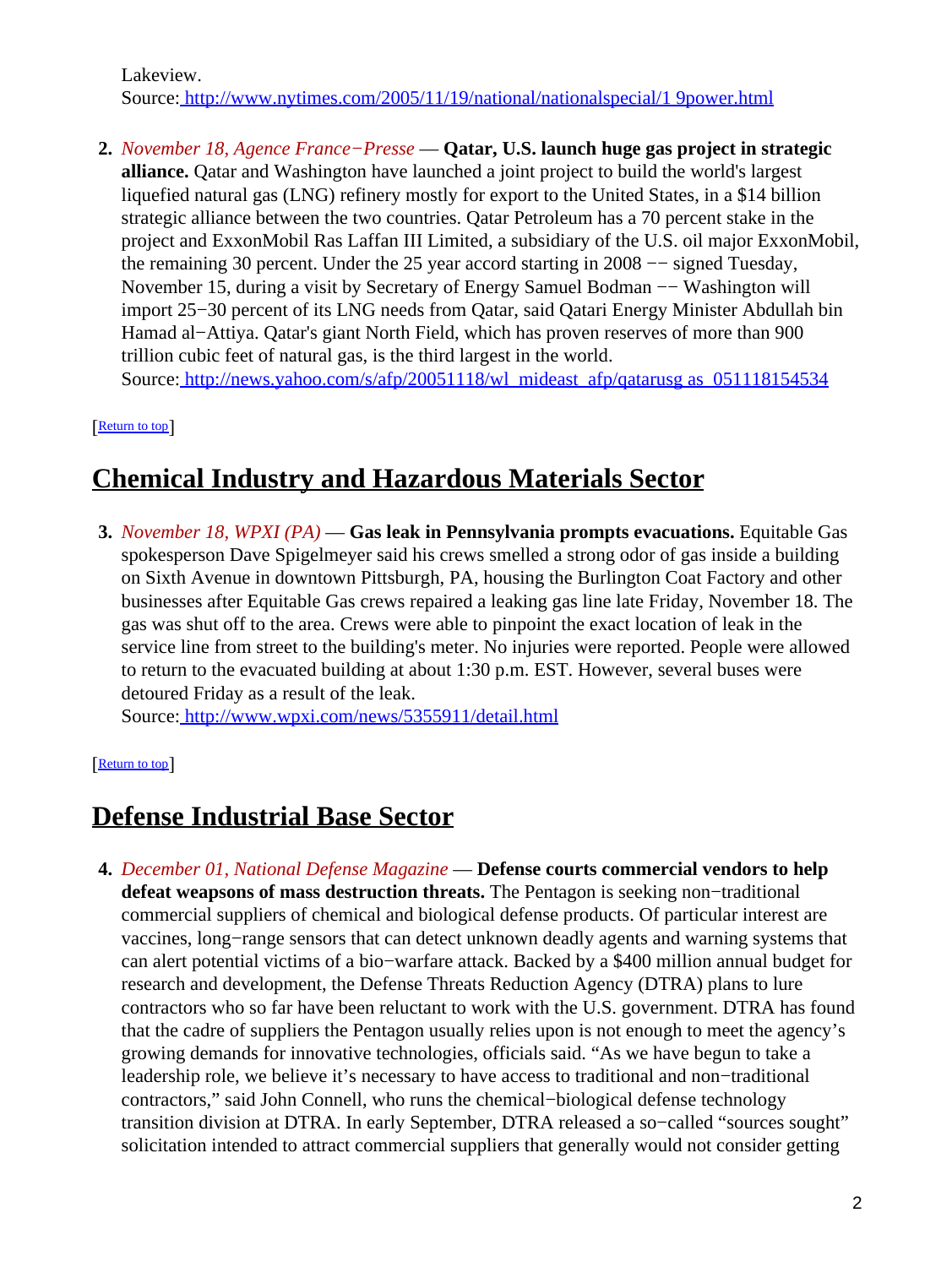involved in Pentagon programs. "We are confident we can tap into new vendors," said Connell. Source[: http://www.nationaldefensemagazine.org/issues/2005/Dec1/UF−D efense\\_Dept.htm](http://www.nationaldefensemagazine.org/issues/2005/Dec1/UF-Defense_Dept.htm)

[[Return to top](#page-0-1)]

# <span id="page-2-0"></span>**Banking and Finance Sector**

- **5.** *November 19, Reuters* — **Nigerian scammers jailed for Brazilian bank scam.** A court has sentenced two men to a total of 37 years in prison for their part in defrauding a Brazilian bank of \$242 million, the biggest scam in Nigerian history. The sentencing of Emmanuel Nwude to 25 years and Nzeribe Okoli to 12 years follows negotiations in which they agreed to plead guilty to 16 of the 91 original charges, and to forfeit assets worth at least \$121.5 million to the victims of the scam. A third scammer, Amaka Anajemba, was sentenced to two and a half years in prison in July after agreeing to return \$48.5 million to the Sao Paolo−based Banco Noroeste S.A., which collapsed after the theft. The scammers obtained the money by promising a member of the bank staff a commission for funding a non−existent contract to build an airport in Nigeria's capital Abuja. These are the first major convictions achieved by the Economic and Financial Crimes Commission (EFCC), which was established in 2003 to crack down on Nigeria's thriving networks of e−mail scammers. Ranked the world's sixth most corrupt country, according to an index by Transparency International, Nigeria has given new powers to the EFCC which is prosecuting about 200 fraud and corruption cases. Source[: http://za.today.reuters.com/news/NewsArticle.aspx?type=topNe](http://za.today.reuters.com/news/NewsArticle.aspx?type=topNews&storyID=2005-11-19T130314Z_01_BAN947026_RTRIDST_0_OZATP-CRIME-NIGERIA-FRAUD-20051119.XML) ws&storyID=2005-11-19T130314Z\_01\_BAN947026\_RTRIDST\_0\_OZATP-C [RIME−NIGERIA−FRAUD−20051119.XML](http://za.today.reuters.com/news/NewsArticle.aspx?type=topNews&storyID=2005-11-19T130314Z_01_BAN947026_RTRIDST_0_OZATP-CRIME-NIGERIA-FRAUD-20051119.XML)
- **6.** *November 19, Seattle Post−Intelligencer* — **Laptop stolen from aerospace company holding personal information on employees.** Boeing announced on Friday, November 18, that personal information on 161,000 current and former employees was put at risk of exposure with the theft of a laptop computer belonging to a company human−resources employee. The exposed information includes names, Social Security numbers and, for some, birth dates, bank names and account numbers. Also on the stolen computer are some employees' home addresses and bank−account routing numbers for direct−deposit paychecks. Boeing said it has no evidence that the theft, which took place away from Boeing's offices, has resulted in any information being revealed. It said there was no classified, supplier, customer, engineering or material financial information on the computer. It's very possible no one has accessed the data, and even if they did, it would be quite an effort to put it together in a usable format," said spokesperson Tim Neale. The computer is password−protected, though the data on it isn't encrypted, he said.

Source[: http://seattlepi.nwsource.com/business/249011\\_idrisk19.html? source=rss](http://seattlepi.nwsource.com/business/249011_idrisk19.html?source=rss)

**7.** *November 18, Associated Press* — **Website operators admit role in phishing ring.** Six more people pleaded guilty Thursday, November 17, to operating a Website that investigators claimed was one of the largest online centers for trafficking in stolen identity information and credit cards. With others who pleaded guilty in recent weeks, that brings to 12 people who acknowledged roles with the site, www.shadowcrew.com, which had about 4,000 members who dealt with at least 1.5 million stolen credit card numbers and caused more than \$4 million in losses, federal prosecutors said. "The losses incurred were to the issuing banks and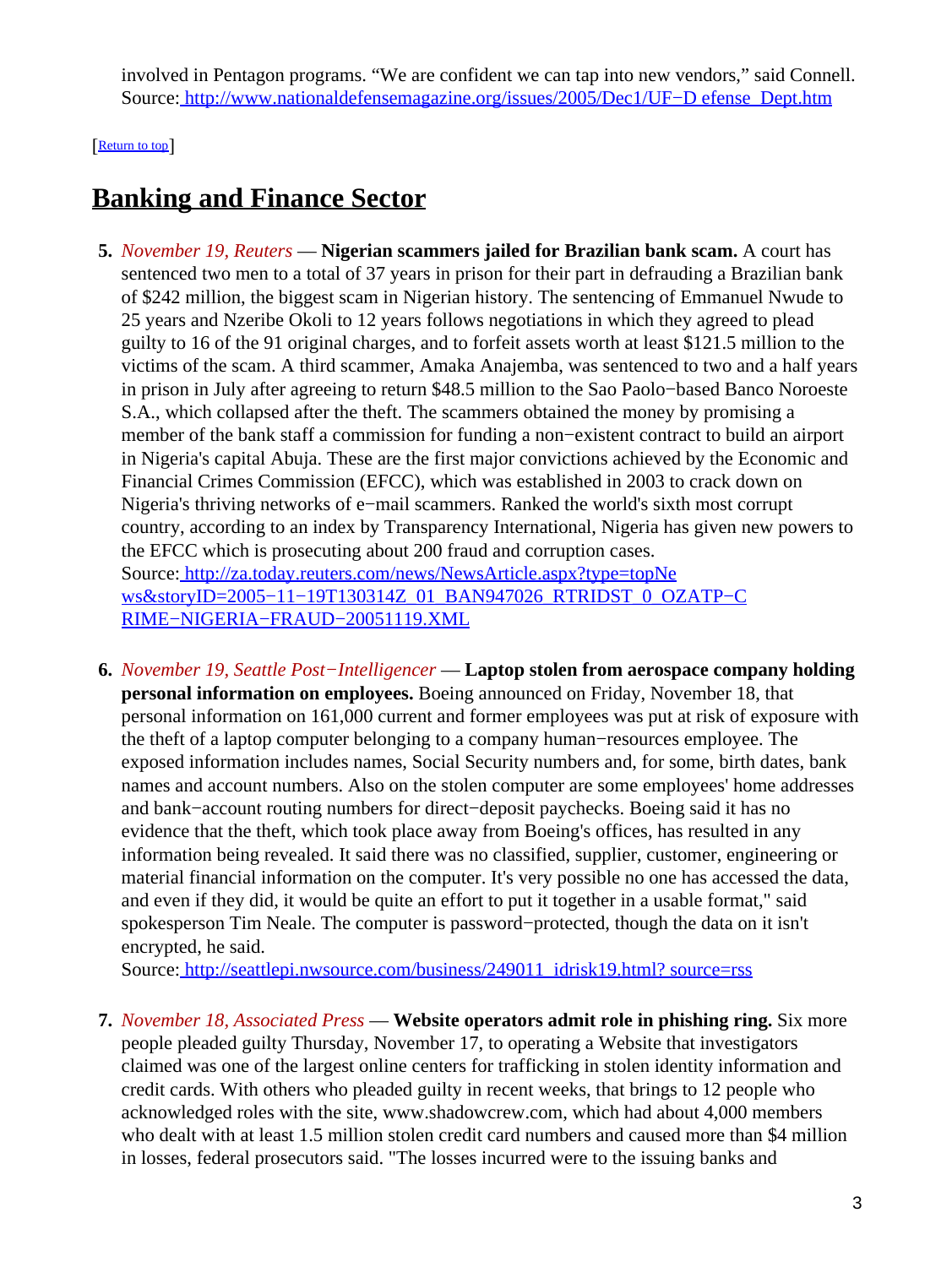MasterCard, Visa, American Express, who reimbursed those who were victimized by these crimes," Assistant U.S. Attorney Kevin O'Dowd said. The site used techniques such as phishing and spamming to illegally obtain credit and bank card information, which were used to buy goods on the Internet.

Source[: http://www.informationweek.com/showArticle.jhtml;jsessionid=](http://www.informationweek.com/showArticle.jhtml;jsessionid=L5OTYLHXHJJ02QSNDBOCKHSCJUMEKJVN?articleID=174400097) [L5OTYLHXHJJ02QSNDBOCKHSCJUMEKJVN?articleID=174400097](http://www.informationweek.com/showArticle.jhtml;jsessionid=L5OTYLHXHJJ02QSNDBOCKHSCJUMEKJVN?articleID=174400097)

[[Return to top](#page-0-1)]

# <span id="page-3-0"></span>**Transportation and Border Security Sector**

**8.** *November 18, Associated Press* — **Delta exec says airline losing \$5M a day.** Delta Air Lines needs to cut pilots' pay and benefits because it is losing \$5 million each day, much of it due to high jet fuel prices, even as it works to stay afloat, the company's chief financial officer testified at a bankruptcy court hearing Thursday, November 17. Delta CFO Edward Bastian said the company's cash flow would break even for 2006 and generate \$1 billion in 2007, but he argued that the airline would need to impose deep wage and benefit cuts on more than 6,000 pilots to fight volatile fuel prices, pay down debt and hedge against other unforeseen circumstances. Delta currently has \$1.4 billion in available cash on hand. Delta has an additional \$1.2 billion in cash in the bank, but cannot use the money because the airline's contracts with its credit card processor and workers compensation insurance provider require Delta to keep cash on hand as collateral due to its deteriorating financial situation. Delta, which filed for Chapter 11 on September 14, has recorded losses of more than \$11 billion since January 2001 and over that period has announced it would cut up to 33,000 jobs.

Source[: http://www.usatoday.com/travel/news/2005−11−17−delta−pilots\\_ x.htm](http://www.usatoday.com/travel/news/2005-11-17-delta-pilots_x.htm)

**9.** *November 18, Associated Press* — **As airlines outsource, more oversight is needed, official says.** As airlines cut costs by having others do their maintenance, federal safety inspectors need to keep a closer eye on the work, the Department of Transportation's inspector general Kenneth Mead told Congress Thursday, November 17. Airlines contracted out 54 percent of their repair work last year, half again as much as they did in 1996, Mead told the Senate aviation subcommittee. "The transition to increased use of outside repair facilities is not the issue," Mead said. "It is that maintenance, wherever it is done, requires oversight." There are 212,188 repair stations in the United States, with 31,932 in California alone, according to the Federal Aviation Administration. Some do routine day−to−day work, others do comprehensive inspections and overhauls. Most do maintenance on specific airplane components, according to the Aeronautical Repair Station Association. Mead said airline maintenance officers do a lot of inspecting of the airline's own maintenance, and they're supposed to do the same for outsourced repair work. More than two years ago, Mead's investigators reported that contract mechanics used incorrect parts, improperly calibrated tools and outdated manuals at 18 of 21 aircraft maintenance facilities they visited.

Source[: http://www.usatoday.com/travel/news/2005−11−17−airline−safet y−oversight\\_x.htm](http://www.usatoday.com/travel/news/2005-11-17-airline-safety-oversight_x.htm)

**10.** *November 18, Associated Press* — **United Arab Emirates no longer using passports.** Dubai, a small province on the Arabian Peninsula, is expanding how it uses its e−gate border control card. Instead of standing in long lines waiting to get a passport stamped, e−gate card holders can show up at a terminal, swipe the card, give a fingerprint and head off to baggage claim.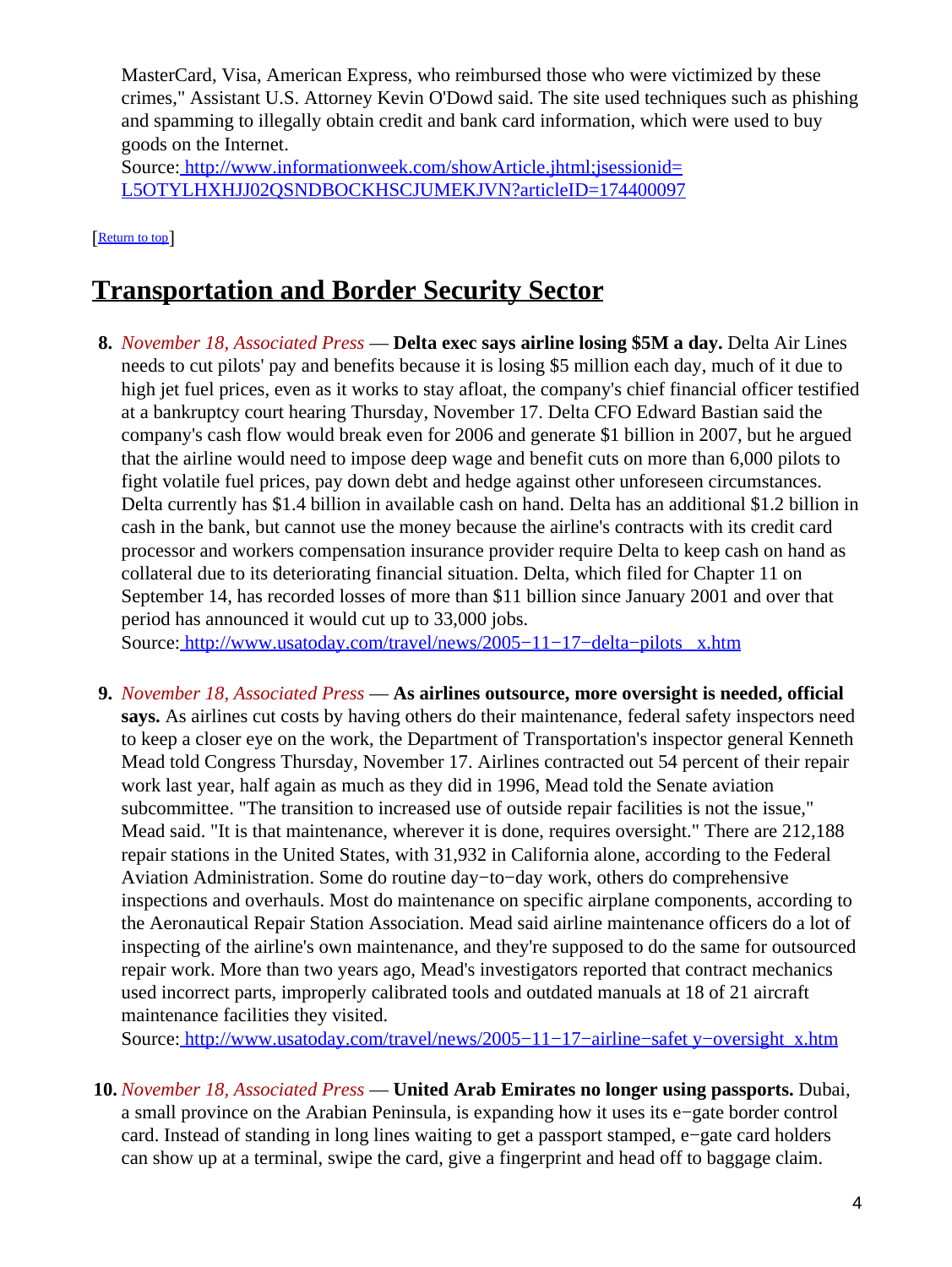Since 2004, the system has been used at Dubai International Airport, but the Naturalization and Residency Department announced this month that it will expand the program to three more airports. In addition, Dubai will begin a trial with the United Kingdom, which has begun looking into a similar program. Hence, an individual going from Heathrow to Dubai will not have to carry a passport at all. The e−gate card could pass for a gym card or security badge. It includes a person's name, address, nationality, and picture. Citizens and foreign nationals with work visas can get cards.

Source[: http://www.usatoday.com/travel/news/2005−11−18−uae−passports \\_x.htm](http://www.usatoday.com/travel/news/2005-11-18-uae-passports_x.htm)

**11.** *November 17, Government Accountability Office* — **GAO−06−266T: Aviation Safety: FAA's Safety Oversight System Is Effective but Could Benefit from Better Evaluation of Its Programs' Performance (Testimony).** The U.S. commercial aviation industry has an extraordinary safety record. However, when passenger airlines have accidents or serious incidents, regardless of their rarity, the consequences can be tragic. The Federal Aviation Administration (FAA) works to maintain a high level of safety through an effective safety oversight system. Keys to this system are to: (1) establish programs that focus resources on areas of highest safety risk and on mitigating risks; (2) provide training and communication to ensure that inspectors can consistently carry out the agency's oversight programs; and (3) have processes and data to continuously monitor, evaluate, and improve the numerous oversight programs that make up the safety oversight system. This statement focuses on these three key areas and is based on recent Government Accountability Office (GAO) reports on FAA's inspection oversight programs, industry partnership programs, enforcement program, and training program. In order to help FAA fully realize the benefits of its safety oversight system, GAO has made a number of recommendations to address weaknesses identified in previous reviews, such as improving program evaluation and data. These recommendations have not been fully implemented, although in some cases FAA has taken steps towards addressing them. Highlights:<http://www.gao.gov/highlights/d06266thigh.pdf> Source[: http://www.gao.gov/cgi−bin/getrpt?GAO−06−266T](http://www.gao.gov/cgi-bin/getrpt?GAO-06-266T)

[[Return to top](#page-0-1)]

### <span id="page-4-0"></span>**Postal and Shipping Sector**

Nothing to report. [[Return to top](#page-0-1)]

# <span id="page-4-1"></span>**Agriculture Sector**

**12.** *November 19, Stop Soybean Rust News* — **First soybean rust found in Kentucky.** The U.S. Department of Agriculture confirmed the presence of Asian soybean rust Friday, November 18, on a single kudzu leaf collected November 11 in Caldwell, KY. The find is the first in that state and now the northern−most U.S. rust location this year. University of Kentucky plant pathologist Don Hershman found the one leaf with rust lesions and pustules among several he picked up in a Princeton kudzu patch in western Kentucky. "The kudzu patch in question has since been killed back by freezing temperatures," Hershman said. Before cold weather arrived, he said, Kentucky plant disease diagnostician Paul Bachi found no soybean rust on samples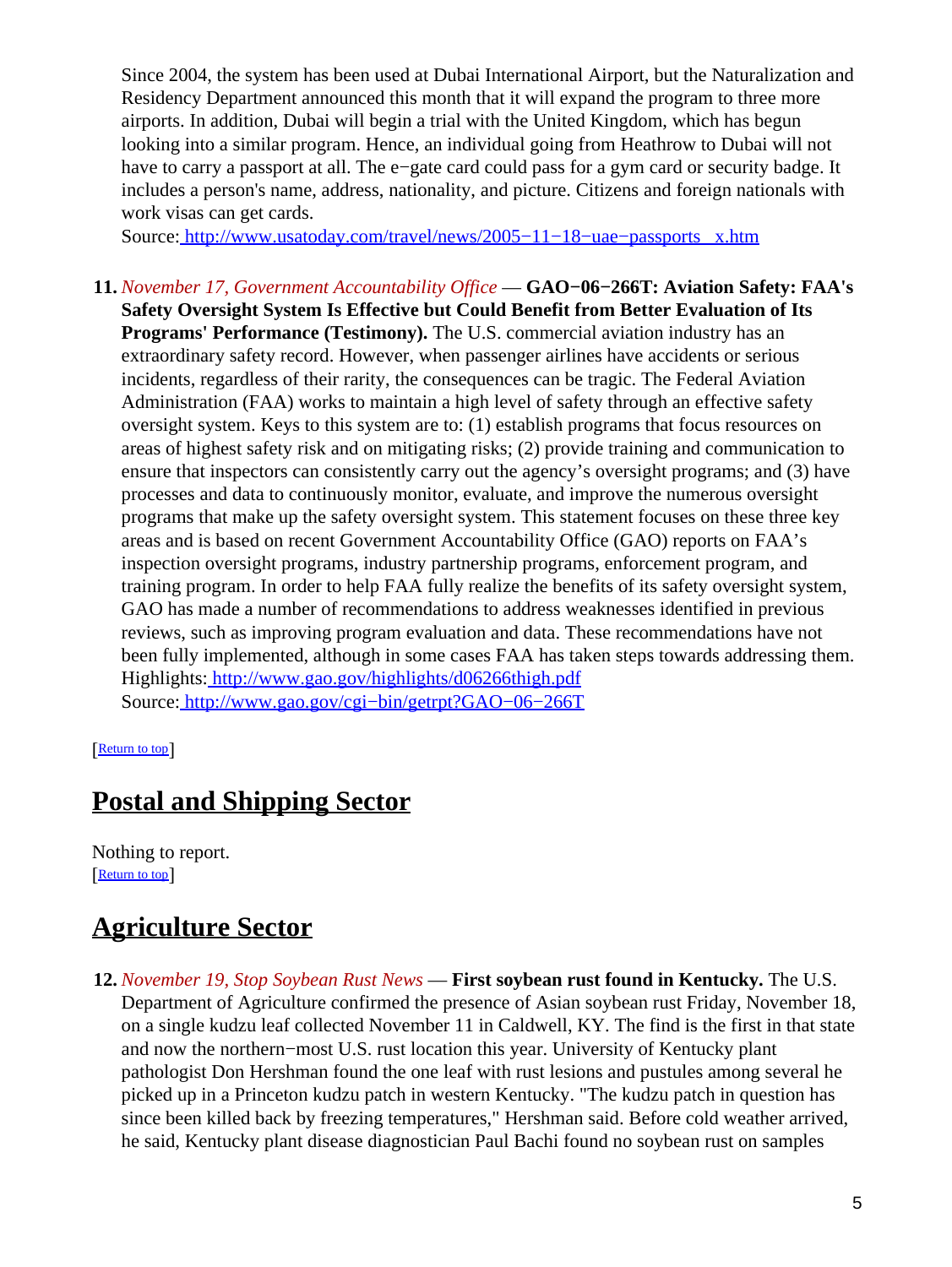collected from Ballard, Fulton, and Hickman counties in the far western part of the state, or from Perry County in the southeast corner of the state. Hershman also said the kudzu patch with the infected leaf was about a mile away "as the crow flies" from a spore trap at the University of Kentucky Research and Education Center that picked up "rust−like" spores five times this summer and fall.

Source[: http://www.stopsoybeanrust.com/viewStory.asp?StoryID=634](http://www.stopsoybeanrust.com/viewStory.asp?StoryID=634)

- **13.** *November 18, Ledger (FL)* — **Canker is killing Florida's citrus nursery industry.** While citrus canker has wiped out 10 percent of Florida's commercial citrus groves, damaging hundreds of growers, the bacterial disease may have destroyed the state's citrus nursery industry in South Florida. The eruption of the disease since the 2004 hurricanes has destroyed eight of the state's largest citrus nurseries, including Ben Hill Griffin Inc. in Frostproof and Southern Citrus in Dundee, which produce about 65 percent of the state's stock of new trees. Others have been quarantined because of their proximity to canker infections. That puts Reed Bros. Citrus in Dundee out of business because a quarantine prevents him from moving trees outside the area, said owner Chuck Reed. At the least, recovery will take two years because state law prohibits replanting on cankerinfected land for that time. But recovery could take even longer if the affected nurseries are forced to move out of the South Florida citrus belt as far north as Georgia. State and industry officials are considering enacting such a prohibition to protect the nursery stock from infection by canker and citrus greening, a fatal diseased caused by bacteria. State officials are discussing that proposal with nursery industry leaders, said Craig Meyer, the deputy commissioner at the Florida Department of Agriculture and Consumer Services. Source[: http://www.theledger.com/apps/pbcs.dll/article?AID=/20051118](http://www.theledger.com/apps/pbcs.dll/article?AID=/20051118/NEWS/511180432/1039) [/NEWS/511180432/1039](http://www.theledger.com/apps/pbcs.dll/article?AID=/20051118/NEWS/511180432/1039)
- **14.** *November 17, KMIT (IA)* — **Program prepares area for potential of livestock disease outbreak.** Some farmers in Iowa are better prepared for a potential disease outbreak thanks to a local training session. The program is called Agroville. Experts explain to everyone from producers to emergency management the proper way to handle a potential livestock disease outbreak. Mark Shearer from the Iowa Department of Agriculture tells KIMT Newschannel Three, "We have to get a coordinated response and it's going to take lots of people and lost of resources in order to effectively control and manage a disease outrbeak so producers can get back to producing meat products for our economy." More Agroville sessions are planned for spring and summer of next year.

Source[: http://www.kimt.com/servlet/Satellite?pagename=KIMT/MGArticl](http://www.kimt.com/servlet/Satellite?pagename=KIMT/MGArticle/IMT_BasicArticle&c=MGArticle&cid=1128768218946&path=) [e/IMT\\_BasicArticle&c=MGArticle&cid=1128768218946&path=](http://www.kimt.com/servlet/Satellite?pagename=KIMT/MGArticle/IMT_BasicArticle&c=MGArticle&cid=1128768218946&path=)

**15.** *November 17, Minnesota Department of Natural Resources* — **Bovine tuberculosis not detected in white−tailed deer in northwestern Minnesota.** Recent testing by the Minnesota Department of Natural Resources (DNR) has greatly minimized concern that deer in part of northwestern Minnesota may have contracted bovine tuberculosis (TB). None of the lymph node samples collected from 479 deer harvested by hunters in northwestern Minnesota had lesions consistent with bovine tuberculosis. DNR staff and veterinary students from the University of Minnesota collected the lymph node samples near farms where the disease was discovered in four cattle herds this summer. Testing was completed by the University of Minnesota Diagnostic Laboratory. Although the samples did not have lesions consistent with bovine TB, they will also be cultured for the presence of bovine TB bacteria. In July, bovine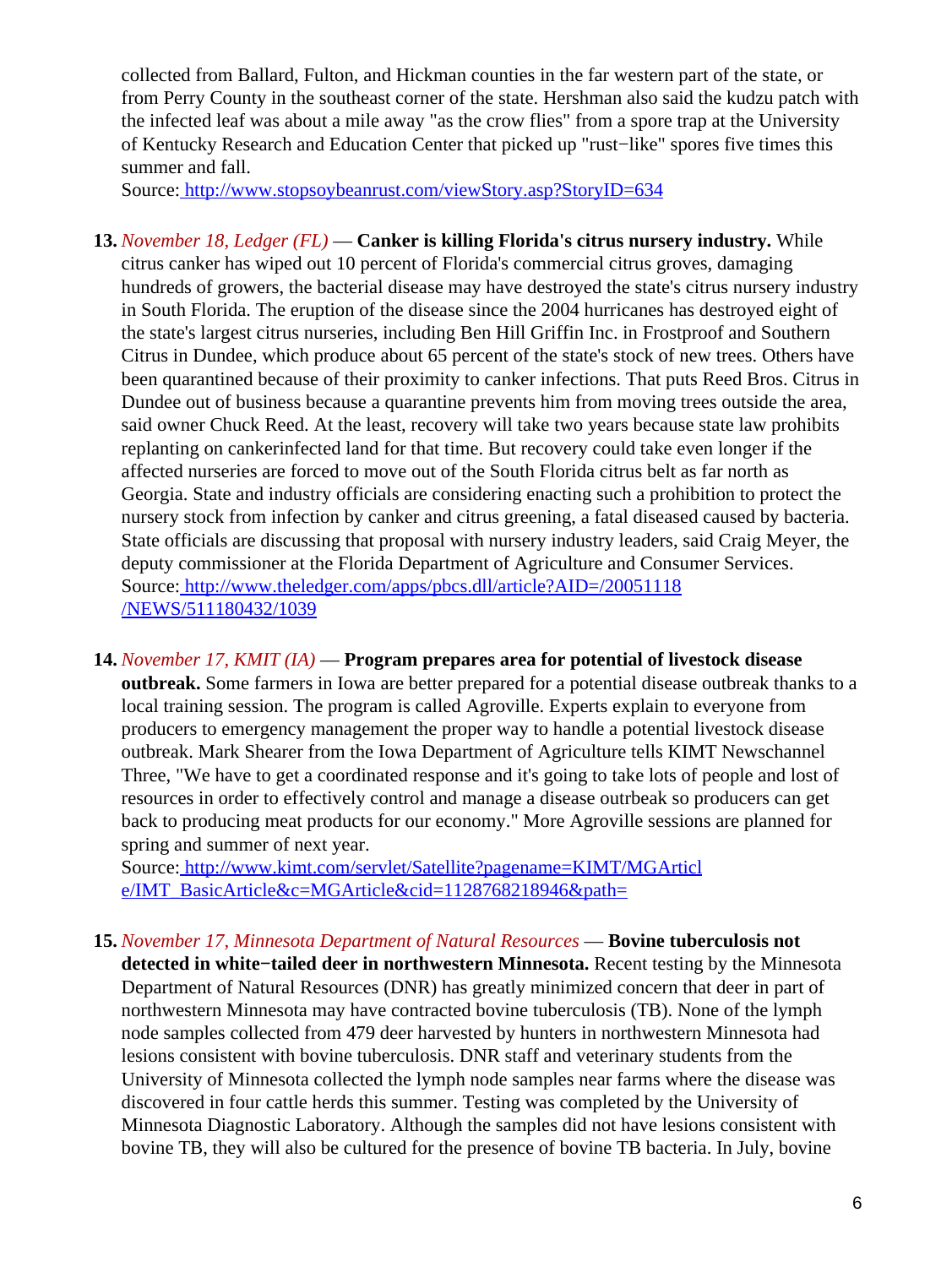TB was diagnosed in a Roseau County beef cattle herd. Subsequent testing found three additional TB infected herds in the same county. The DNR will continue surveillance for deer that show symptoms consistent with bovine TB.

Source[: http://www.dnr.state.mn.us/news/releases/index.html?id=11322 44677](http://www.dnr.state.mn.us/news/releases/index.html?id=1132244677)

[[Return to top](#page-0-1)]

### <span id="page-6-0"></span>**Food Sector**

**16.** *November 17, Pennsylvania Department of Agriculture* — **Pennslvania implements new food inspection and reporting system.** Pennsylvania is investing \$600,000 to replace an antiquated food inspection process with a new web−based system that will give consumers online access to food inspection reports. The state Department of Agriculture Thursday, November 18, announced the planned implementation of the Garrison Enterprises Digital Health Department System. Implementation of the system is planned for December. "By using the Garrison System our inspectors will be able to complete their inspections more quickly, efficiently and accurately," said Agriculture Secretary Dennis Wolff. "They will also be better able to detect potential food hazards." In addition to the adoption of the Garrison System, the Department has changed internal processes including risk−based reporting, employee health monitoring and other food safety advancements.

Source[: http://www.agriculture.state.pa.us/agriculture/cwp/view.asp? Q=137154&A=390](http://www.agriculture.state.pa.us/agriculture/cwp/view.asp?Q=137154&A=390)

**17.** *November 16, Food and Drug Administration* — **Olive tapenade recalled.** Harry & David Operations Corp., of Medford, OR, is recalling 200 jars of Black and Kalamata Olive Tapenade because they have the potential to be contaminated with Clostridium botulinum, a bacterium which can produce a toxin that can cause life−threatening illness or death. Consumers are warned not to use the product even if it does not look or smell spoiled. Botulism, a potentially fatal form of food poisoning, can cause the following symptoms: general weakness, dizziness, double−vision and trouble with speaking or swallowing. Difficulty in breathing, weakness of muscles, and abdominal distension may also be common symptoms. People experiencing these problems should seek immediate medical attention. The Black and Kalamata Olive Tapenade was distributed throughout the U.S. at Harry and David retail stores. No illnesses have been reported to date. The recall was initiated after it was discovered that product had an unstable pH, an indication of inadequate processing. Subsequent investigation indicates the problem was caused by a temporary breakdown in the co−packer's production and packaging processes. The product was produced by a co−packer, WDSR Foods, LLC, dba Hagerty Foods, now owned by Enterprise Custom Foods, Inc., Orange, CA, for Harry and David. Source[: http://www.fda.gov/oc/po/firmrecalls/harrydavid11\\_05.html](http://www.fda.gov/oc/po/firmrecalls/harrydavid11_05.html)

[[Return to top](#page-0-1)]

# <span id="page-6-1"></span>**Water Sector**

**18.** *November 20, Sacramento Bee (CA)* — **State cites El Dorado water system.** California state health investigators have cited the supplier of El Dorado Hills' drinking water for several safety violations. Operators at an El Dorado Irrigation District water treatment plant mistook a 25−ton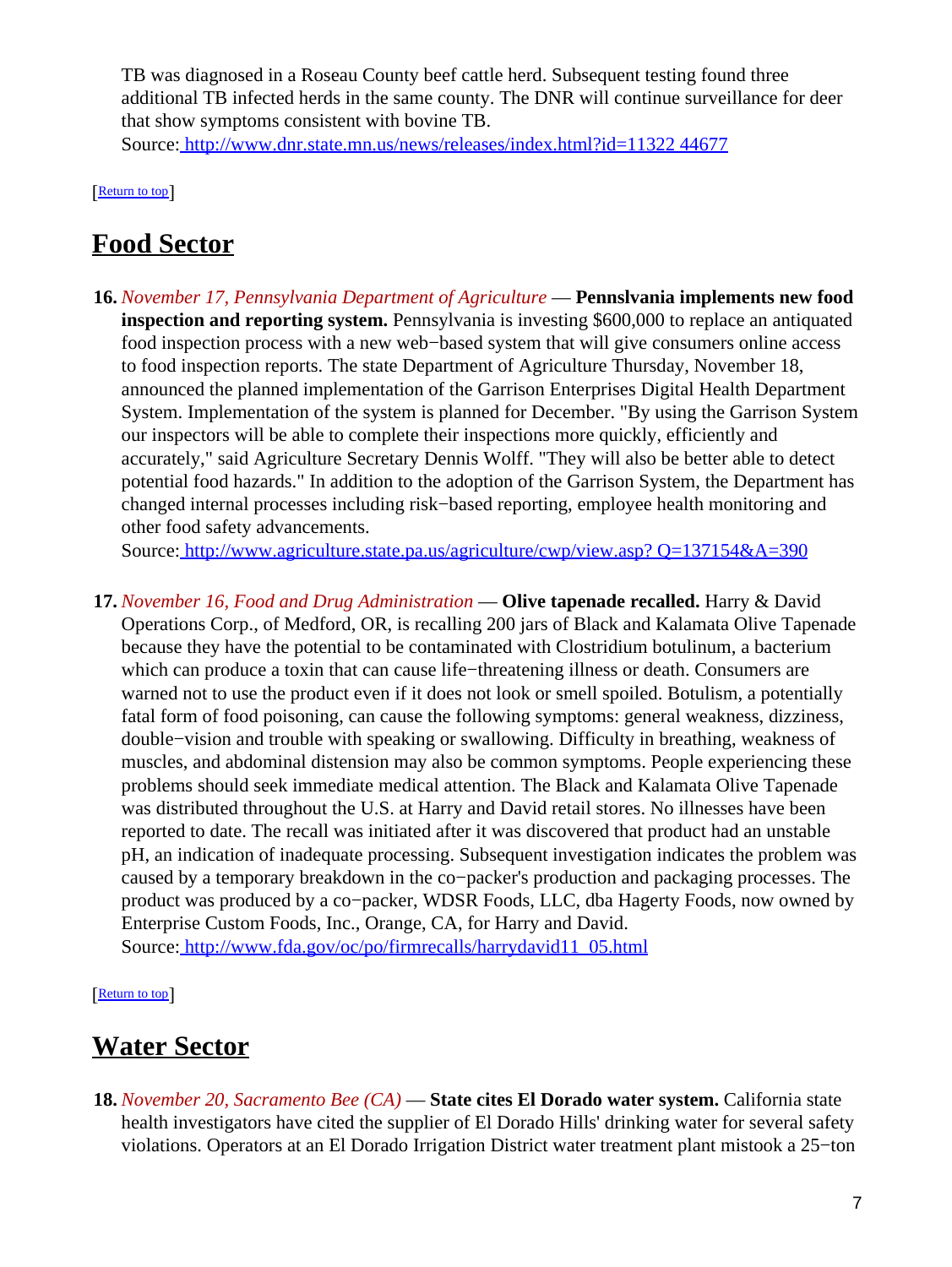delivery of coal fly ash, used in making concrete, for soda ash, an additive in water purification. Water containing toxic metals from the coal ash flowed to 9,000 consumers for 21 hours on October 18 and 19 before operators discovered the mishap. The ash was added at an automated rate too small for laboratory analysts to detect any trace of hexavalent chromium or other metals, said Carl Lischeske, Northern California regional chief of drinking water safety for the state Department of Health Services. Lischeske nonetheless cited the district. Health officials cited three violations: using an unapproved water treatment chemical −− the coal ash; ignoring its own procedures for receiving shipments of water−treatment chemicals; and failing to obtain state health officials' approval before issuing and then lifting its precautionary unsafe water notice to customers. Plant operators would have caught the mistake but for a disconnection in the plant's monitoring system, according to the state's findings. Devices that check water quality after the soda ash treatment were not linked to the plant's centralized control board. Source[: http://www.sacbee.com/content/news/environment/story/1388466 0p−14723726c.html](http://www.sacbee.com/content/news/environment/story/13884660p-14723726c.html)

[[Return to top](#page-0-1)]

### <span id="page-7-1"></span>**Public Health Sector**

**19.** *November 21, VNA* — **Bird flu hits 17th province in Viet Nam.** The northern province of Phu Tho on Friday, November 18, declared a bird flu outbreak after finding 100 ducks dead at a farm in Dong Thinh village, Yen Lap district. The new outbreaks brought the total number of provinces and cities hit by the epidemic to 17, said the Veterinary Department under the Ministry of Agriculture and Rural Development. Thai Binh province discovered the death of 49 chickens at a farm in Hung Ha district, on Sunday, November 13. The dead birds tested positive for the H5N1 strain of the avian flu virus. So far almost 900,000 poultry across the country have been culled in the fight against bird flu.

Source[: http://www.vnagency.com.vn/newsA.asp?LANGUAGE\\_ID=2&CATEGORY\\_](http://www.vnagency.com.vn/newsA.asp?LANGUAGE_ID=2&CATEGORY_ID=29&NEWS_ID=175460) [ID=29&NEWS\\_ID=175460](http://www.vnagency.com.vn/newsA.asp?LANGUAGE_ID=2&CATEGORY_ID=29&NEWS_ID=175460)

**20.** *November 20, Associated Press* — **United States said unready for super−flu pandemic.** The U.S. is unprepared for the next flu pandemic, lacking the manufacturing capacity to provide 300 million doses of a vaccine for three to five more years, Health and Human Services Secretary Mike Leavitt said Sunday, November 20, on NBC's "Meet the Press." Leavitt said "What we all learned from (Hurricane) Katrina is sometimes we have to think clearly about the unthinkable...We're probably closer to a pandemic at any time in the last 37 years. We're not as prepared as we need to be." Anthony Fauci, director of the infectious disease division of the National Institutes of Health, said "I can't put a number on how likely...It's probably a low probability. When the consequences are unimaginable, you have to assume the worst−case scenario." The U.S. has only enough doses now for 4.3 million people. President Bush has proposed stockpiling enough of the anti−flu drugs Tamiflu and Relenza for 81 million people. Leavitt said the low supplies means state and local governments will have to make tough choices on how best to allocate the vaccine should an outbreak occur. The federal government has suggested top priority be given to first responders.

Source[: http://news.yahoo.com/s/ap/20051120/ap\\_on\\_he\\_me/flu\\_us\\_prepa redness](http://news.yahoo.com/s/ap/20051120/ap_on_he_me/flu_us_preparedness)

<span id="page-7-0"></span>**21.** *November 20, United Nations Environment Programme* — **Avian flu early warning system given green light.** An avian flu early warning system, able to alert countries and communities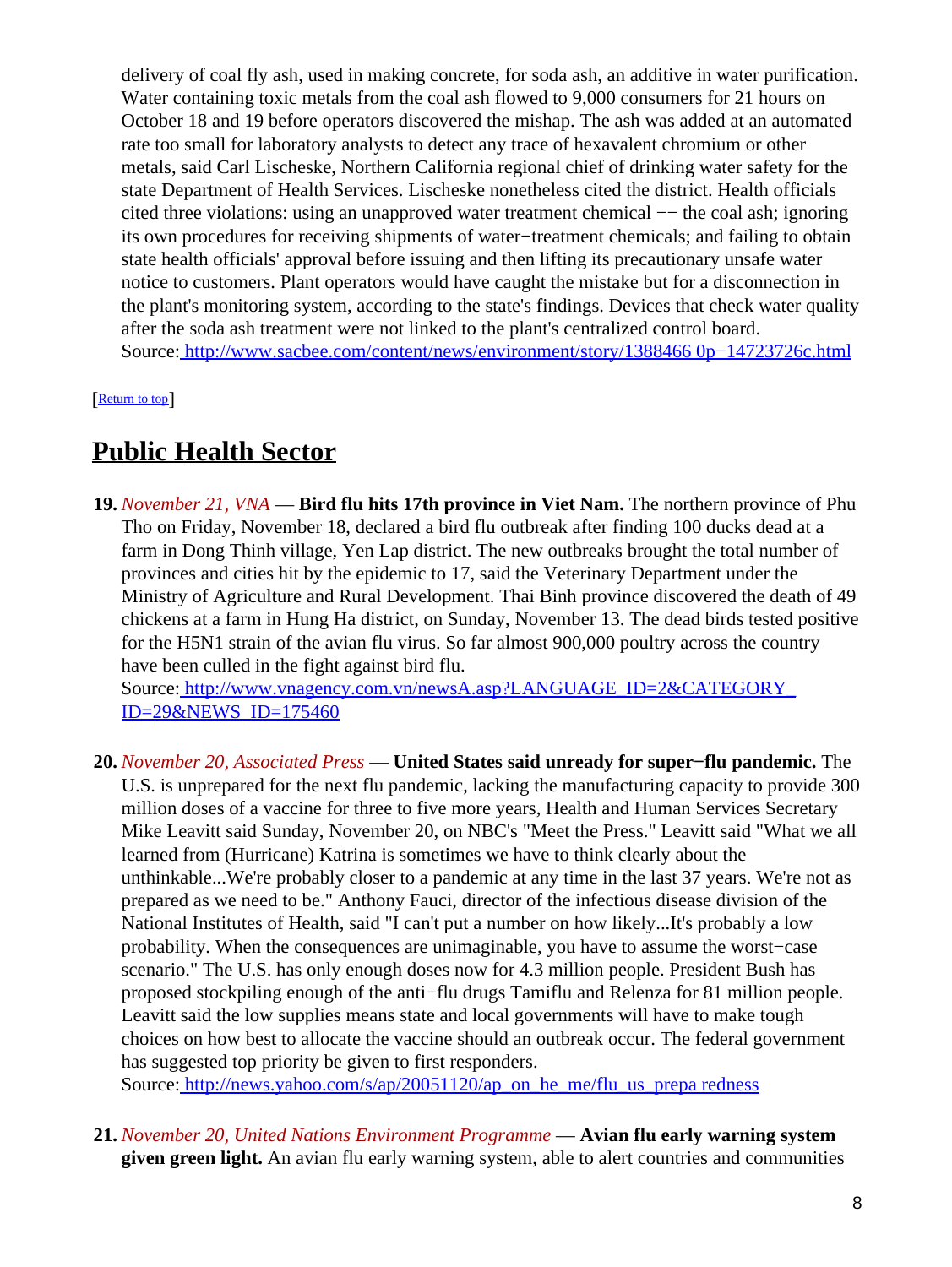to the arrival of potentially infected wild birds, is to be developed by an alliance of organizations led by the United Nations. The system will be designed to alert authorities on different continents that migratory water birds are on their way. Special maps are to be developed for individual countries pin pointing the precise locations such as lakes, marshes and other wetland areas where the birds are likely to go. Armed with such information, local health and environment bodies on continents like Africa, Asia and in Latin America will be better able to prioritize their planning and response. Advice may include recommending that farmers move poultry away from key wetlands so as to minimize cross transmission with migratory birds up to hygiene advice to licensed hunters on handling harvested birds. The warning system, details of which were announced at an international wildlife conference taking place in Nairobi, Kenya, is to be developed by the Convention on Migratory Species (CMS) with support and funding from the United Nations Environment Programme (UNEP). Conference Website:<http://www.cms.int/>

Source[: http://www.unep.org/Documents.Multilingual/Default.asp?Docum](http://www.unep.org/Documents.Multilingual/Default.asp?DocumentID=457&ArticleID=5041&l=en) [entID=457&ArticleID=5041&l=en](http://www.unep.org/Documents.Multilingual/Default.asp?DocumentID=457&ArticleID=5041&l=en)

#### **22.** *November 18, Associated Press* — **Growth of Valley fever cases in Arizona stumps**

**researchers.** Valley fever infections have continued to climb in Arizona over the past decade, with half of all cases in the country now being contracted in Maricopa County, health officials report. This year, 3,300 cases of the airborne fungal disease are expected to be reported, compared to less than 1,000 annually during the 1990s. "We're seeing more cases and a higher rate of illness, and we're not fully understanding what the cause of that is," said David Engelthaler of Arizona Department of Health Services. Next to influenza and sexually transmitted diseases, Valley fever is the most commonly reported infectious disease in Arizona, he said. The Center for Disease Control sent a team of researchers to Arizona this month to help state health workers collect patient information and analyze data for an ongoing study. There are about 150,000 people in the southwestern United States infected with Valley fever each year, with about 50,000 becoming sick. Of those, a few go on to have severe complications, said Dr. John Galgiani, director of the Valley Fever Center for Excellence at the University of Arizona in Tucson. Arizona, primarily Phoenix and Tucson, accounts for 60 percent of all cases in the country.

Valley Fever information[: http://www.cdc.gov/ncidod/dbmd/diseaseinfo/coccidioidomycosi](http://www.cdc.gov/ncidod/dbmd/diseaseinfo/coccidioidomycosis_t.htm) [s\\_t.htm](http://www.cdc.gov/ncidod/dbmd/diseaseinfo/coccidioidomycosis_t.htm)

Source[: http://www.azcentral.com/arizonarepublic/local/articles/1118 valleyfever1118.html](http://www.azcentral.com/arizonarepublic/local/articles/1118valleyfever1118.html)

**23.** *November 17, Saint Louis University* — **Financial impact of flu pandemic on hospitals likely to be massive.** The financial effect of the avian flu on hospitals that treat stricken patients likely will be enormous, predicted James Romeis, Ph.D., professor of health services research at Saint Louis University. He says, "If avian flu occurred in the U.S., a large financial loss would probably be borne by the treating institution unless the government offsets losses not covered by insurance...We may be reasonably well prepared to respond to the clinical aspects of the epidemic, but may be inadequately prepared for the economic and operational impact." Romeis made his observations based on the impact of SARS, another infectious disease, on the Taiwanese health care system in 2002−2003. He found that patients there delayed care, postponed elective procedures, and stayed away from the emergency rooms of hospitals known to treat SARS patients because they were afraid of contracting the disease. He says, "For instance, during the peak of the SARS crisis, the National Taiwan University Hospital's number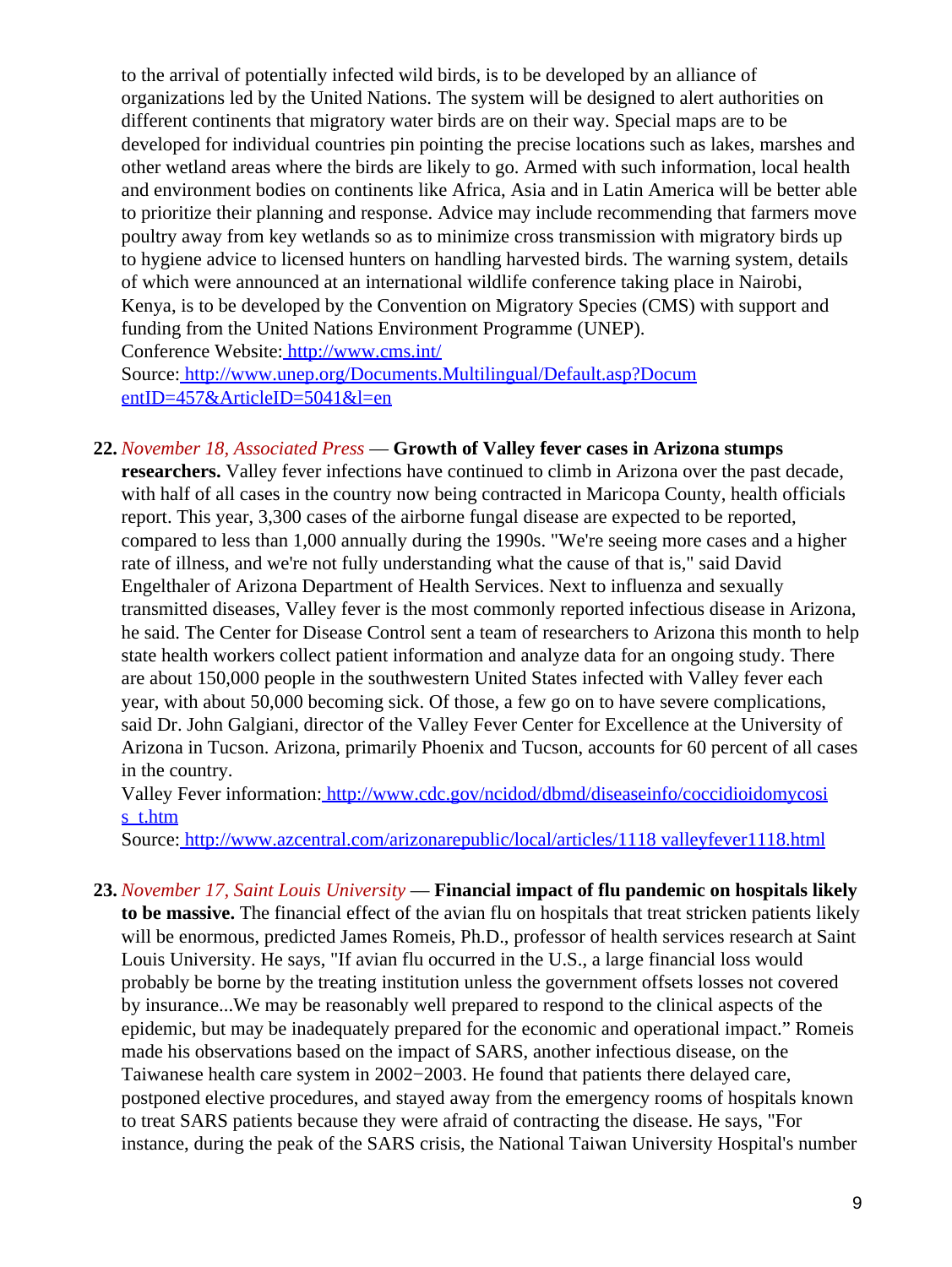of surgeries dropped from 3,576 in May 2002 to 519 in May 2003, an astonishing decrease rate of 85 percent...At one point early in the epidemic, the hospital temporarily closed down its emergency room."

Source[: http://www.slu.edu/readstory/newslink/6254](http://www.slu.edu/readstory/newslink/6254)

- **24.** *November 17, Boston Herald* — **Skin disease hits prisoners, guards.** An outbreak of the skin disease methicillin−resistant Staphylococcus aureus (MRSA) has spread through Massachusetts prisons this year, infecting dozens of inmates and at least one correction officer who passed the dangerous bacteria on to his young son, according to the Boston Herald. Department of Correction officials said 68 inmates have been infected with MRSA since January 1. Currently, 15 of those convicts are being treated for the staph diseases. Four of the prisoners are under "contact precaution" at prison infirmaries, and 11 others are being treated with antibiotics in general population, said DOC spokeswoman Diane Wiffin. The correction officer who contracted MRSA was rushed to the hospital with a severe rash in late October, and one of his children tested positive for MRSA in recent weeks, said Massachusetts Correction Officers Federated Union President Steve Kenneway. "My membership is deeply concerned about this. We have asked that all the inmates who have contracted MRSA be quarantined," Kenneway said. The strain has infected inmates at MCI−Concord; MCI−Framingham; MCI−Shirley; the Souza Baranowski Correctional Center; MCI−Norfolk and two state treatment centers. There were also cases at Old Colony and South Middlesex Correction Centers. MRSA information: [http://www.cdc.gov/ncidod/diseases/submenus/sub\\_mrsa.htm](http://www.cdc.gov/ncidod/diseases/submenus/sub_mrsa.htm) Source[: http://news.bostonherald.com/localRegional/view.bg?articleid =112566](http://news.bostonherald.com/localRegional/view.bg?articleid=112566)
- **25.** *November 17, NBC4 (Los Angeles)* — **Bioterrorism drill at Los Angeles sports arena.** First responders conducted a bioterrorism drill Thursday, November 18, 2005 at the Los Angeles, CA, Memorial Sports Arena, simulating a biological attack or pandemic. County health officials, local politicians, police, and firefighters were all involved in testing the county's Cities Readiness Initiative Plan (CRI). "The goal of this exercise is to test Los Angeles County's response to this challenging scenario and provide an opportunity for county and city agencies and our local jurisdiction partners to see how they would respond if faced with a biological terrorism attack or with a pandemic flu outbreak," said Jonathan Fielding, public health director. In the event of a pandemic in Los Angeles County, hospitals could provide up to 5,000 beds before needing help from the state and federal government, and medication could be distributed within 48 hours to 500 people an hour in the event of a pandemic flu or anthrax outbreak. The CRI plan is funded through a two million dollar grant from the U.S. Centers for Disease Control and Prevention.

Source[: http://www.nbc4.tv/news/5348556/detail.html](http://www.nbc4.tv/news/5348556/detail.html)

[[Return to top](#page-0-1)]

### <span id="page-9-0"></span>**Government Sector**

Nothing to report. [[Return to top](#page-0-1)]

# <span id="page-9-1"></span>**Emergency Services Sector**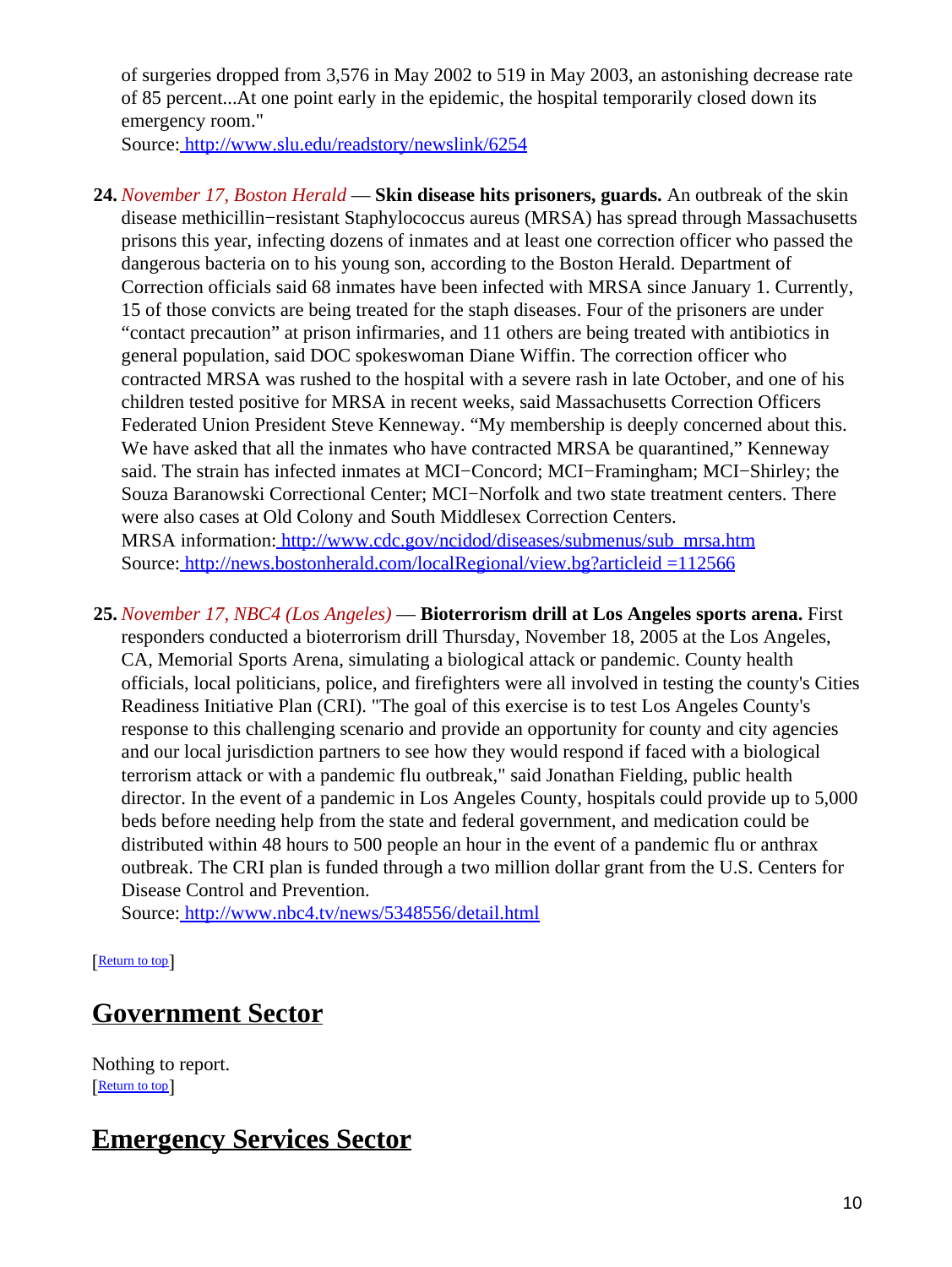- **26.** *November 19, Rocky Mountain News (CO)* — **Colorado mayor: Drill shows Denver**
	- **unprepared to face disaster.** A tabletop exercise was conducted last month so that 120 agencies in the Denver, CO, area could practice responding to the explosion of a radioactive "dirty bomb" in a packed Pepsi Center. Denver Mayor John Hickenlooper was so displeased with the response that he has ordered a Cabinet−level review of the October 19 exercise and a plan of action to improve Denver's emergency response. He's also searching for a new emergency manager for the city. "The experts ruled the exercise was a success. I hold us to a much higher standard, evidently," Hickenlooper said in an interview Friday, November 18. The mayor said the drill revealed faulty radio communications. In addition, managers had trouble coordinating the 120 agencies that came to help 20,000 people supposedly fleeing an explosion and radioactive contamination at a Nuggets game. Denver Assistant Fire Chief Greg Champlin, one of the exercise facilitators, said the drill also found a shortage of radiation sensors. And he'd like better equipment for predicting the path of a plume of contamination. Officials also need to work on the flow of information to both emergency personnel on the scene and the public, Champlin said.

Source[: http://rockymountainnews.com/drmn/local/article/0,1299,DRMN\\_](http://rockymountainnews.com/drmn/local/article/0,1299,DRMN_15_4252099,00.html) [15\\_4252099,00.html](http://rockymountainnews.com/drmn/local/article/0,1299,DRMN_15_4252099,00.html)

#### **27.** *November 19, Caledonian−Record (VT)* — **Recent storm in Vermont uncovers**

**communication gaps.** The lack of timely information has been discovered as a key emergency management problem in an investigation of recent storm−caused power outages in Vermont. Vermont Emergency Management, some utilities and many customers found themselves handicapped in the aftermath of an October 25−26 snowstorm because of the lack of information, state and utility officials said last week. Some utilities did not provide Vermont Emergency Management with timely information about the number of customers affected by the outages, said new emergency management director Barbara Farr. However, according to Vermont Electric Cooperative, Vermont Emergency Management did not provide them current information about who to contact for first responders in towns crippled by the snowstorm. And that problem goes right back to some towns in Vermont that have not updated their lists of community emergency response teams, Farr said. This lack of information may have slowed the response time to storm−caused emergencies. Vermont Governor Jim Douglas has asked the Vermont Department of Public Service, as advocate for power consumers, to look into the emergency response of the state and the utilities and recommend improvements. Source[: http://www.caledonianrecord.com/pages/local\\_news/story/3684e fad2](http://www.caledonianrecord.com/pages/local_news/story/3684efad2)

#### **28.** *November 18, WIVB (NY)* — **Western New York emergency responders to begin**

**implementation of new, interagency radio network.** Emergency responders in Western New York will soon be better prepared to handle potential disasters. Erie and Chautauqua Counties will be among the first to implement the state's new Public Safety Radio Network allowing police, fire, and other emergency personnel to talk with each other during an emergency. The statewide system was developed after communication failures hampered rescue efforts during 9/11. The new radio system is expected to be up and running in Erie County in 15 months. Source[: http://www.wivb.com/Global/story.asp?S=4140989](http://www.wivb.com/Global/story.asp?S=4140989)

**29.** *November 17, Government Technology* — **Statewide emergency response drill conducted in Nebraska.** Several state agencies are involved in a joint exercise to test Nebraska's readiness to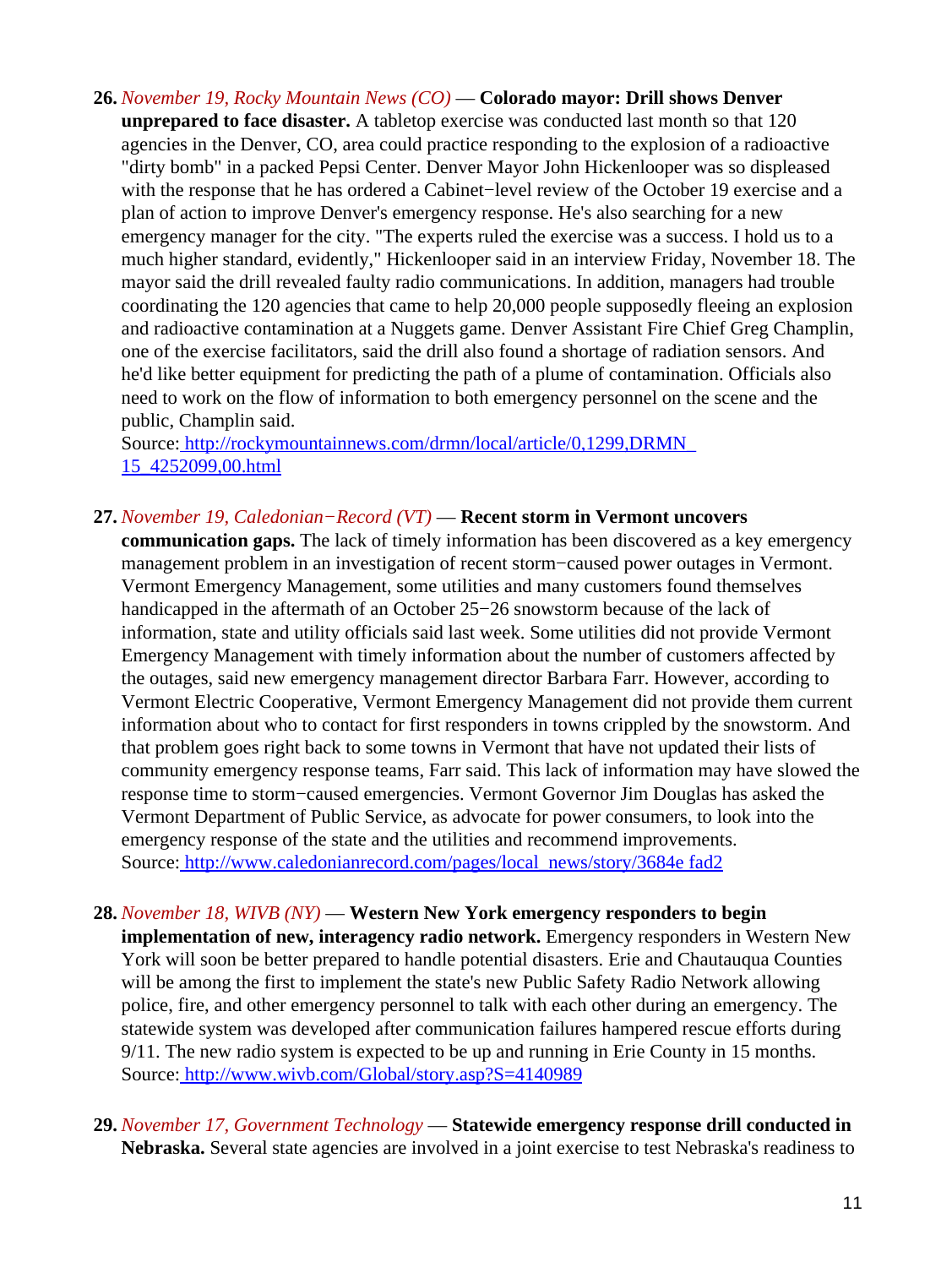respond to a public health emergency. Dubbed "TERREX 2005," the exercise involves an estimated 1,500 participants from local health departments, as well as state and local agencies in responding to a simulated outbreak of a wide−scale infectious disease. The scenario began early last week with simulated reports of a flu−like illness in central Nebraska. By Wednesday morning, November 16, the Nebraska Public Health Lab had identified the hypothetical outbreak as the pneumonic plague, and participants were briefed, as the exercise became fully operational Thursday morning, November 17. Dr. Joann Schaefer, Chief Medical Officer, said, "We are working to identify areas where our response plan can be strengthened should we ever face an outbreak that puts Nebraskans at risk." TERREX 2005 is designed to test a number of statewide functions, including compliance with the National Incident Management System and the Nebraska Homeland Security Exercise Evaluation Program. Key objectives being tested as part of the exercise include: rapid confirmation of the nature of the incident; the ability to gather information and coordinate with local health departments; and activation of the state Emergency Operations and Joint Information Centers.

Source[: http://www.govtech.net/magazine/channel\\_story.php/97317](http://www.govtech.net/magazine/channel_story.php/97317)

**30.** *November 17, Government Technology* — **Virginia governor announces national emergency accreditation for Virginia.** Virginia's Governor Mark R. Warner announced Thursday, November 17, that Virginia has become the fifth state in the nation to receive full accreditation by the Emergency Management Accreditation Program (EMAP), meeting the Governor's commitment for the Commonwealth to attain full EMAP accreditation by December 2005. EMAP accreditation demonstrates that an emergency management program meets national standards. To achieve full accreditation, Virginia documented compliance with 54 national standards in 15 functional areas, which include: planning and procedures; resource management; training; exercises, evaluations and corrective actions; and communications and warning. Virginia joins Pennsylvania and the consolidated city/county government of Jacksonville/Duval County, FL, in receiving full accreditation. Arizona, Washington, DC, Florida and North Dakota had already received full accreditation. EMAP is a voluntary accreditation process for state, territorial and local government programs that coordinate preparedness and response activities for disasters. It fosters benchmarking against consistent standards and continuous improvement in local and state government emergency management, and it is the only accreditation process for state and local emergency management. Source[: http://www.govtech.net/magazine/channel\\_story.php/97304](http://www.govtech.net/magazine/channel_story.php/97304)

[[Return to top](#page-0-1)]

# <span id="page-11-0"></span>**Information Technology and Telecommunications Sector**

**31.** *November 18, Yahoo* — **Cisco Systems to buy Scientific−Atlanta.** Cisco Systems Inc. has agreed to buy the cable television technology company Scientific−Atlanta Inc. in a \$6.9 billion deal that would create a one−stop shop for sending TV over the Internet. The acquisition is expected to help fuel the revolution in how TV is distributed and watched —− a change that's accelerating as telephone companies barge into the domain of cable operators and begin offering programming over fiber−optic networks using the language of the Internet. Mike Volpi, a Cisco senior vice president, stated, "Over the next two or three years, we are going to see a dramatic change in the landscape, where video−over−broadband infrastructure becomes the centerpiece of investments that service providers make and the expectations that consumers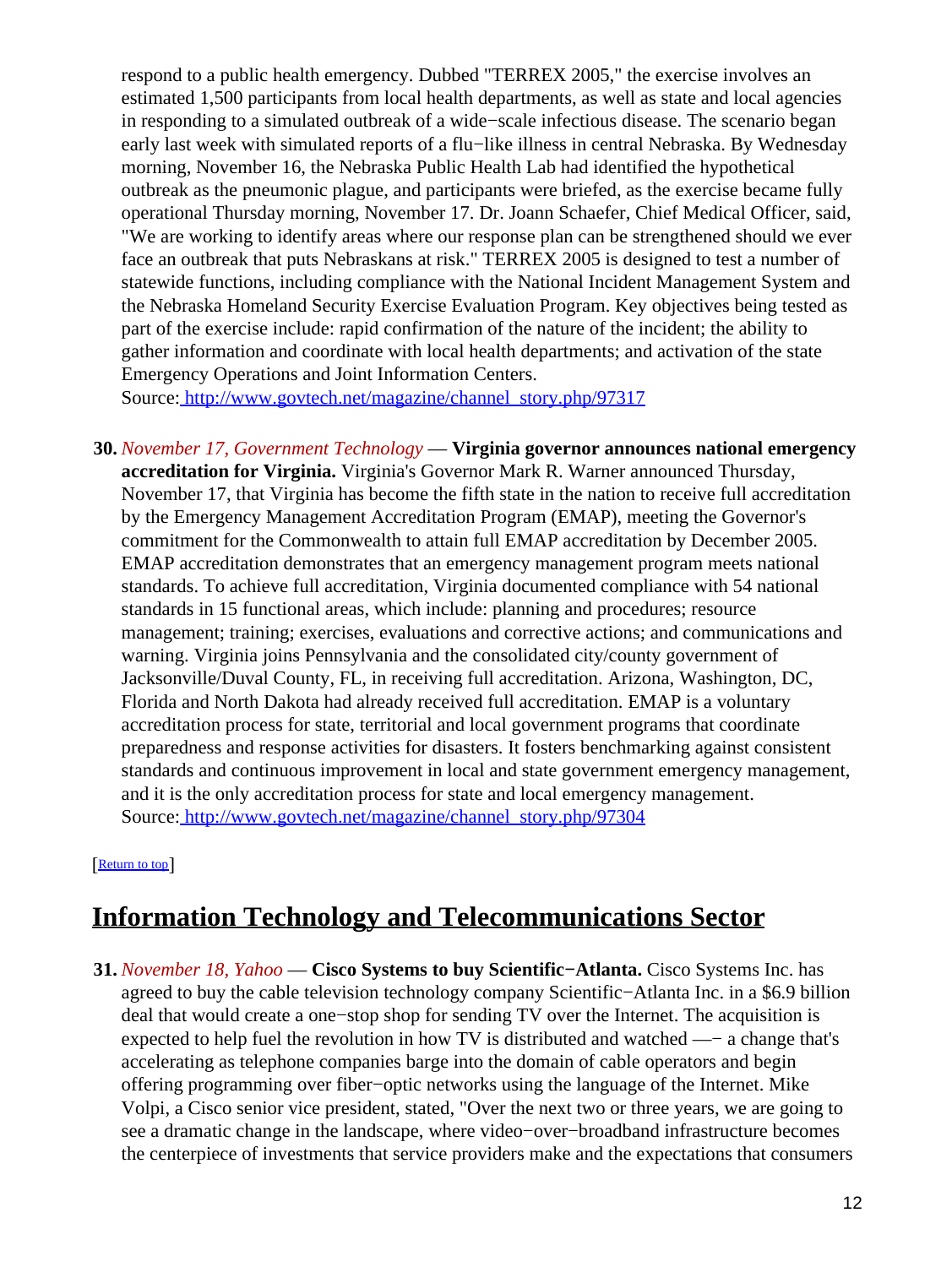have."

Source[: http://news.yahoo.com/s/ap/20051118/ap\\_on\\_bi\\_ge/cisco\\_scient](http://news.yahoo.com/s/ap/20051118/ap_on_bi_ge/cisco_scientific_atlanta;_ylt=At0V0LnzTAxUzVYbHZJNpS534T0D;_ylu=X3oDMTA5aHJvMDdwBHNlYwN5bmNhdA--) [ific\\_atlanta;\\_ylt=At0V0LnzTAxUzVYbHZJNpS534T0D;\\_ylu=X3oDMTA5](http://news.yahoo.com/s/ap/20051118/ap_on_bi_ge/cisco_scientific_atlanta;_ylt=At0V0LnzTAxUzVYbHZJNpS534T0D;_ylu=X3oDMTA5aHJvMDdwBHNlYwN5bmNhdA--) [aHJvMDdwBHNlYwN5bmNhdA−−](http://news.yahoo.com/s/ap/20051118/ap_on_bi_ge/cisco_scientific_atlanta;_ylt=At0V0LnzTAxUzVYbHZJNpS534T0D;_ylu=X3oDMTA5aHJvMDdwBHNlYwN5bmNhdA--)

#### **32.** *November 17, FrSIRT* — **Qualcomm Eudora worldMail server directory taversal**

**vulnerability.** A vulnerability has been identified in Qualcomm Eudora WorldMail Server. This may be exploited by attackers to retrieve arbitrary files from a vulnerable system. This flaw is due to an input validation error in the IMAP daemon that does not properly handle specially crafted commands containing directory traversal sequences. This may may be exploited by authenticated attackers to retrieve arbitrary files from a vulnerable system or read/manage other user's email messages.The FrSIRT is not aware of any official supplied patch for this issue.

Source[: http://www.frsirt.com/english/advisories/2005/2479](http://www.frsirt.com/english/advisories/2005/2479)

**33.** *November 17, FrSIRT* — **Hitachi WirelessIP5000 IP phone multiple remote vulnerabilities.** Multiple vulnerabilities have been identified in Hitachi WirelessIP5000 IP Phone. They could be exploited by remote attackers to gain unauthorized access or cause a denial of service. The issues include a design error where a default password ("0000") can be used to access administrative functions,a vulnerability which resides in the default index page of the HTTP server (port 8080), an error in the HTTP server that does not require authentication, a design error where the device provides an SNMP service accessible with any credentials, and an undocumented open port (TCP/3390).

Source[: http://www.frsirt.com/english/advisories/2005/2475](http://www.frsirt.com/english/advisories/2005/2475)

**34.** *November 14, San Antonio Business Journal* — **SBC closes on purchase of AT&T.** The California Public Utilities Commission on Friday, November 18, approved SBC Communications Inc.'s long−expected \$16 billion merger of AT&T Corp. The two companies closed the deal shortly after the vote. The combined firm will be renamed AT&T Inc. San Antonio−based SBC and Bedminster, NJ−based AT&T first announced plans to combine the two firms on January 31, 2005. California regulators voted in favor of the deal 4−1. California's vote was SBC and AT&T's final regulatory hurdle before closing on the merger. The two companies had to secure approvals from 36 states, the District of Columbia, the Justice Department, the Federal Communications Commission and 14 countries. SBC is one of seven regional "Baby Bell" companies formed after the 1984 breakup of AT&T. The new AT&T, based in San Antonio, will provide local and long−distance phone service, data, networking, e−business, directory publishing and advertising services to homes and businesses. It will also own a 60 percent stake in Cingular Wireless and market satellite television. It is the largest telecommunications company in the United States and one of the largest in the world. Source[: http://sanantonio.bizjournals.com/sanantonio/stories/2005/11 /14/daily39.html](http://sanantonio.bizjournals.com/sanantonio/stories/2005/11/14/daily39.html)

<span id="page-12-0"></span>**Internet Alert Dashboard**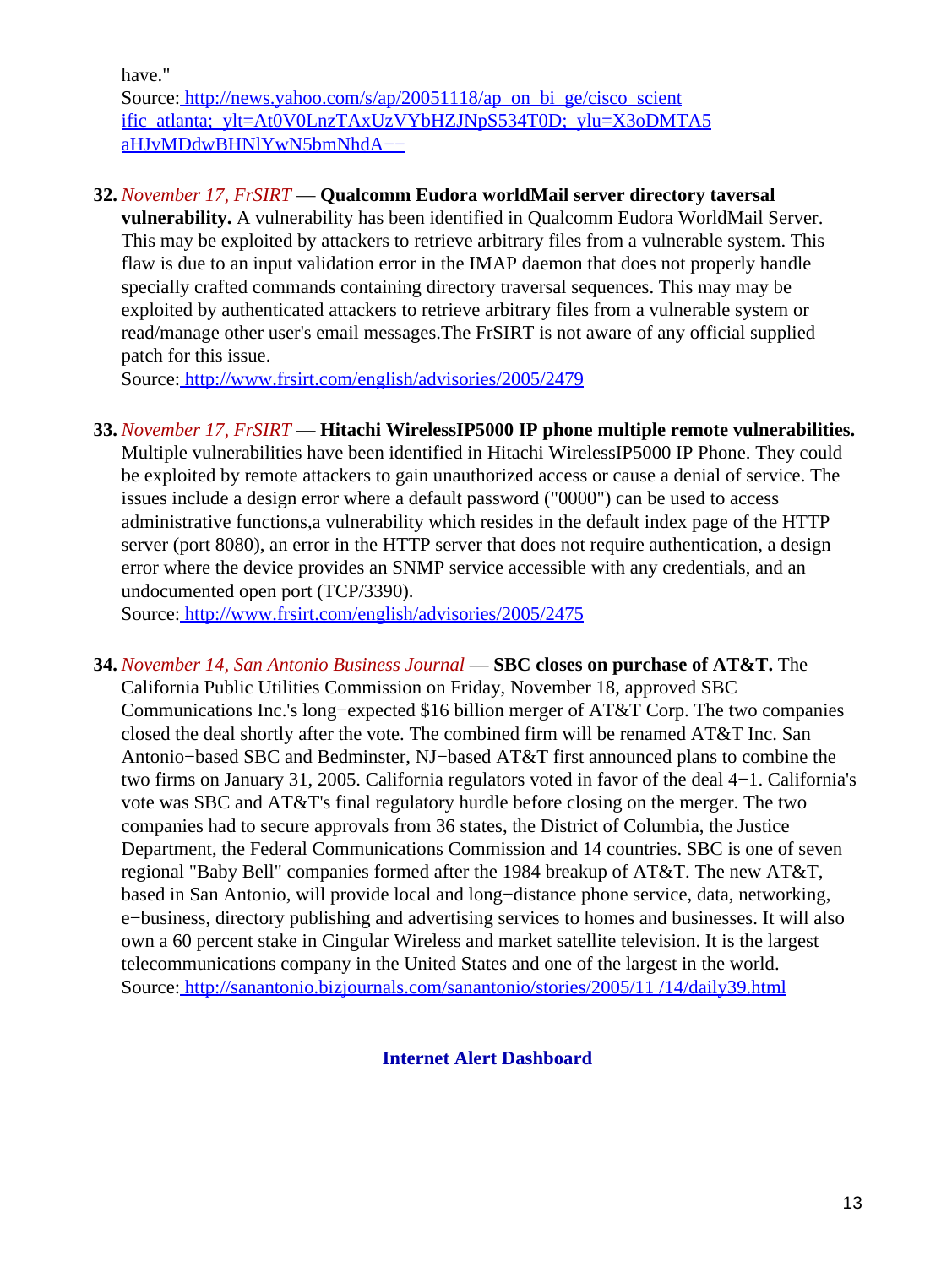#### **DHS/US−CERT Watch Synopsis**

**Over the preceding 24 hours, there has been no cyber activity which constitutes an unusual and significant threat to Homeland Security, National Security, the Internet, or the Nation's critical infrastructures.**

**US−CERT Operations Center Synopsis:** US−CERT is aware of several vulnerabilities regarding the XCP Digital Rights Management (DRM) software by First 4 Internet, which is distributed by some Sony BMG audio CDs. The XCP copy protection software uses "rootkit" technology to hide certain files from the user. This technique can pose a security threat, as malware can take advantage of the ability to hide files. We are aware of malware that is currently using this technique to hide.

One of the un−installation options provided by Sony also introduces vulnerabilities to a system. Upon submitting a request to uninstall the DRM software, the user will receive via email a link to a Sony BMG web page. This page will attempt to install an ActiveX control when it is displayed in Internet Explorer. This ActiveX control is marked "Safe for scripting," which means that any web page can utilize the control and its methods. Some of the methods provided by this control are dangerous, as they may allow an attacker to download and execute arbitrary code.

US−CERT recommends the following ways to help prevent the installation of this type of rootkit:

\*Do not run your system with administrative privileges. Without administrative privileges, the XCP DRM software will not install.

\*Use caution when installing software. Do not install software from sources that you do not expect to contain software, such as an audio CD.

\*Read the EULA (End User License Agreement) if you do decide to install software. This document can contain information about what the software may do.

\*Disable automatically running CD−ROMs by editing the registry to change the Autorun value to 0 (zero) as described in Microsoft Article 155217.

Additional information is available in VU#312073, First 4 Internet XCP "Software Updater Control" ActiveX control incorrectly marked "safe for scripting:" <http://www.kb.cert.org/vuls/id/312073>

| <b>Current Port Attacks</b> |                                                                        |  |
|-----------------------------|------------------------------------------------------------------------|--|
| Top 10                      | $6346$ (gnutella–svc), 1026 (win–rpc), 445 (microsoft–ds), 6881        |  |
| Target                      | (bittorrent), 80 (www), 27015 (halflife), 135 (epmap), 1025 (win-rpc), |  |
| Ports                       | $39014$ (---), 139 (netbios-ssn)                                       |  |
|                             | Source: http://isc.incidents.org/top10.html; Internet Storm Center     |  |

**Current Port Attacks**

To report cyber infrastructure incidents or to request information, please contact US−CERT at [soc@us−cert.gov](mailto:soc@us-cert.gov) or visit their Website: [www.us−cert.gov.](http://www.us-cert.gov/)

Information on IT information sharing and analysis can be found at the IT ISAC (Information Sharing and Analysis Center) Website: [https://www.it−isac.org/.](https://www.it-isac.org/)

[[Return to top](#page-0-1)]